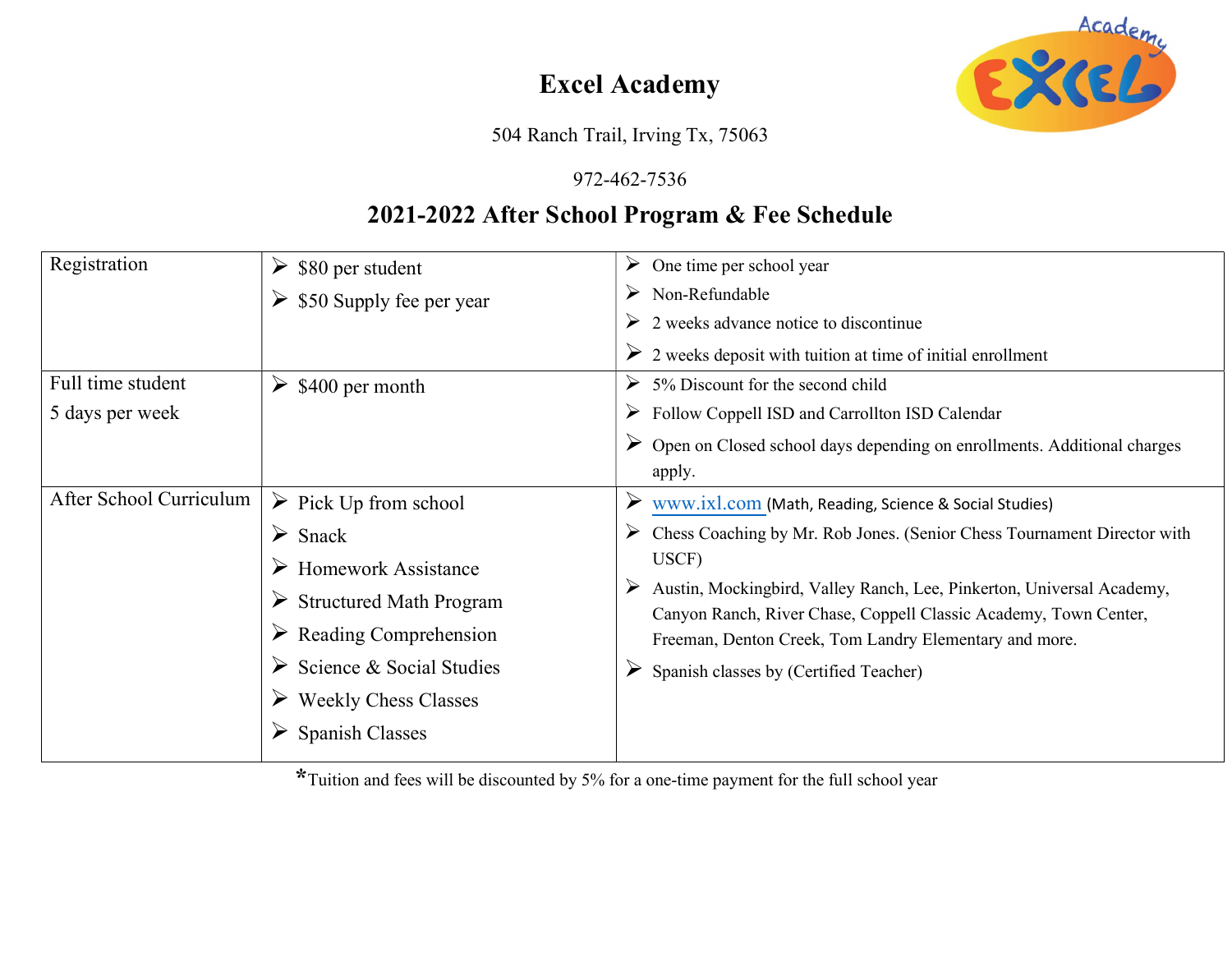# Optional Programs and other Fee Schedule

| <b>Early Release and School Holidays</b> | $\triangleright$ \$10 per Hour                    | $\triangleright$ Depending on enrollments                       |  |
|------------------------------------------|---------------------------------------------------|-----------------------------------------------------------------|--|
| Public Speaking/Creative Writing         | $\triangleright$ \$20/hr.; 12 classes/semester    | $\triangleright$ Instructed by SmartMindz                       |  |
| Class (Grades 2-5)                       | $\triangleright$ Tuesday (5PM-6 PM)               | www. Speakupkids.com                                            |  |
| Wize Computing Academy (Coding           | $\ge$ \$89                                        | $\triangleright$ http://www.wizeacademy.com                     |  |
| and Robotics classes)                    | Monthly                                           |                                                                 |  |
| $(Grades K-5)$                           | $\triangleright$ Wednesdays                       |                                                                 |  |
|                                          | $\geq 5:15PM-6PM$                                 |                                                                 |  |
| Karate                                   | $\triangleright$ \$119 - 8 Classes per month      | $\triangleright$ Vision Karate Academy                          |  |
| $(Grades K-5)$                           | $\triangleright$ Wed & Thur. (4PM-5PM)            | $\triangleright$ \$60 Onetime Fee (Uniform, Logo, and Passport) |  |
|                                          |                                                   | Grading Fee 2x per year                                         |  |
| Piano, Guitar or Drums                   | $\triangleright$ \$140/month                      | $\triangleright$ 3M Music Academy                               |  |
| $(Grades K-5)$                           | Tues or Thurs $(4:15 \text{ PM}-5:15 \text{ PM})$ | $\triangleright$ info@3macademyofmusic.com                      |  |
| <b>Art Classes</b>                       | $\triangleright$ \$75/month plus art fees         | Sri Samridhi Art Studio                                         |  |
| $(Grades K-5)$                           | $\triangleright$ Mondays (4:15 PM-5:15PM)         | $\triangleright$ myartzing@gmail.com                            |  |
| Irving Art of Science                    | $\triangleright$ \$85 Monthly, Thursday 5PM-6PM   | $\triangleright$ http://www.irvingartofscience.org              |  |
| Ragaleena Dance Academy                  | ➤<br>80\$ Monthly                                 |                                                                 |  |
| (Grades $K-5$ )                          | Tues 4:15 - 5:15                                  | $\triangleright$ Bollywood, Bolly hop                           |  |
|                                          |                                                   |                                                                 |  |

\*Optional Programs Pricing is subject to change